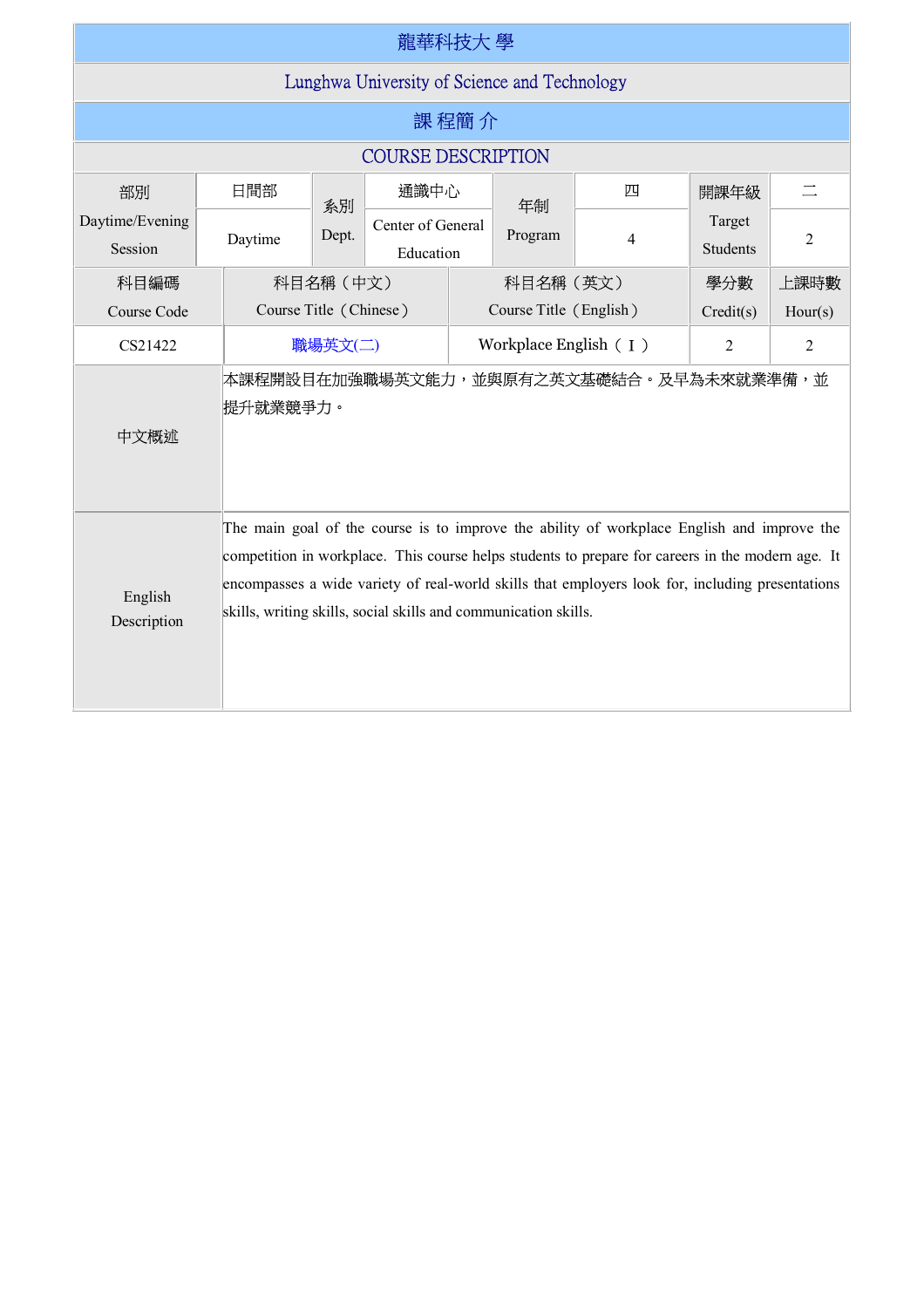表 **A10-1** 一般共同及專業理論課程綱要表

系科名稱:通識教育中心

科目名稱: 職場英文**(**二**)** 

英文科目名稱:**Workplace in English (II)** 

學年、學期、學分數: 第二學年、第2學期、2學分

先修科目或先備能力: 英文一、英文二、職場英文(一)

教學目標:

**1.** 職場英文字彙學習Ƕ**(**知識**)** 

- **2.** 職場英文溝通技巧Ƕ**(**技能**)**
- **3.** 建立社交自信Ƕ**(**態度**)**
- 4. 增廣實用語彙與句法,適當表達意見。(技能)

5. 職場適應國際化與全球化。(知識、態度)

教材大網:

| 單元主題      | 内容網要       | 教學參<br>考節數 | 備註 |
|-----------|------------|------------|----|
| 一、電話交談    | 1.課程說明     |            |    |
|           | 2.職場倫理個案說明 | 6          |    |
|           | 3.電話溝通用語   |            |    |
| 二、介紹公司與產品 | 英文行銷運用     | 5          |    |
| 三、自信的社交   | 英文表達職場運用   | 5          |    |
| 四、工作面試    | 英文面試技巧     | 5          |    |
| 五、商用書信寫作  | 商業英文書信書寫   | 5          |    |
| 六、求職      | 英文求職技巧     | 6          |    |
|           |            |            |    |

※教學目標(歸納為三項):分別為知識(Knowledge)、技能(Skills)、態度(Attitudes) 各一項

※單元主題:為各知能之彙整

※內容網要:為各項知能即一般知識、職業知識、態度;專業技術安全知識;專 業基礎知識加上補充之知能 (表 A8 中未列, 但為達知識或技能的完 整性且課程中需教授之能力),撰寫方式係以不含動詞的知能內容方 式呈現

※三者之關係:教學目標>單元主題>內容網要

※本課程將培養學生下列能力:

1.養成敬業樂群及理解專業職場倫理之態度。

**2.**養成人文素養及關懷社會以善盡社會責任Ƕ

3.具備多元語文能力建立國際視野,並培養自主持續學習的習慣與能力。

**4.**運用創意思考於實務技術之能力Ƕ

檢核項目 2000年 - 2000年 - 最否符合